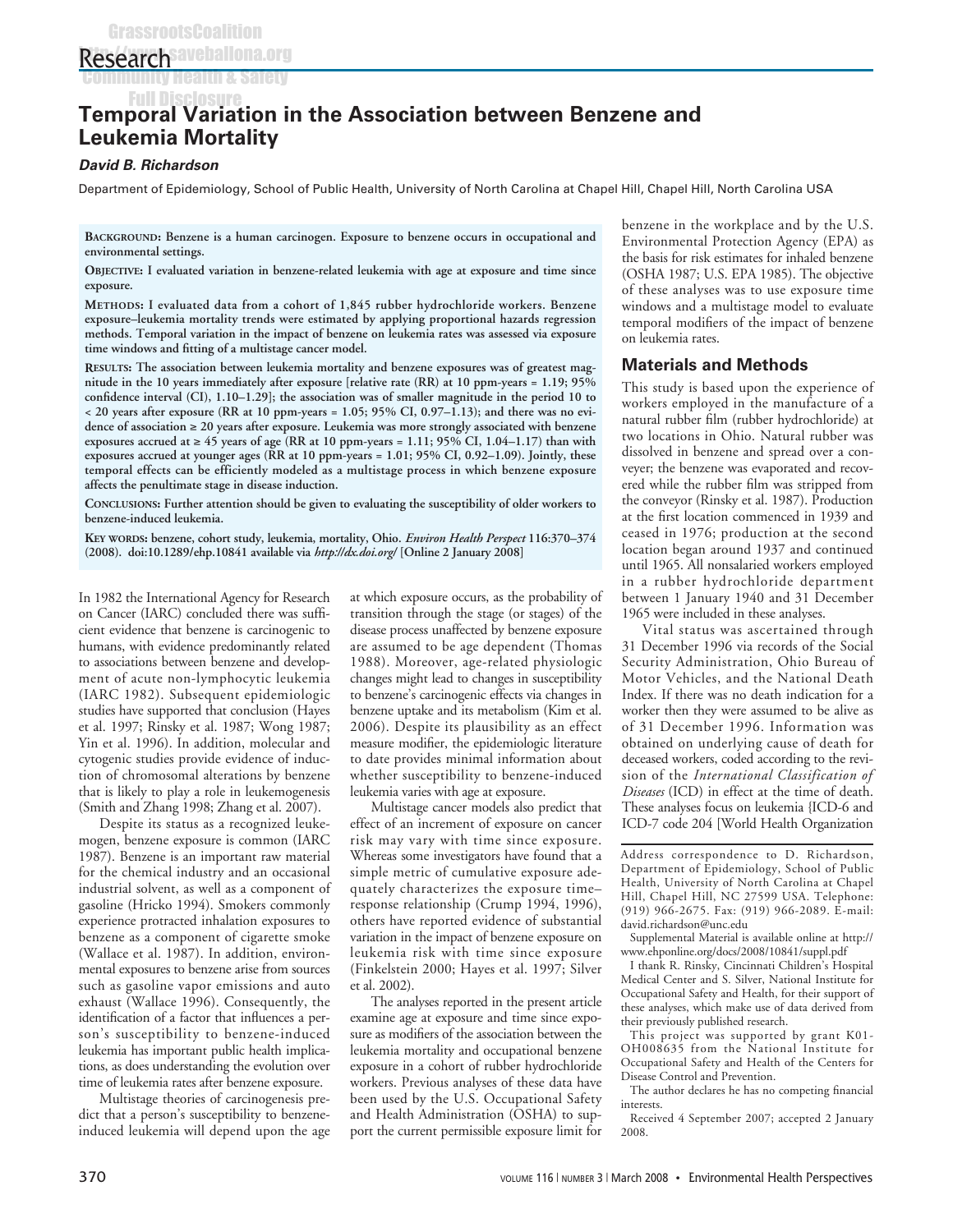# **GrassrootsCoalition** http://www.saveballona.org

### Community Health &

(WHO) 1948, 1957], ICD-8 codes 204-207 [U.S. Public Health Service 1968], ICD-9 codes 204-208 [WHO 1978]}.

The exposure of interest was defined as cumulative benzene exposure, expressed in parts per million-year (ppm-year). Annual exposure rate estimates by plant, department, and job were developed by Rinsky et al. (2002, 1987) based on available air sampling data. Utterbach and Rinsky (1995) have reviewed the methods employed in this assessment of benzene exposure among rubber hydrochloride workers. The U.S. National Institute for Occupational Safety and Health provided a file that contained a plant, department, and job code, and start and finish dates, for each job held by each worker. Using this information, benzene exposure histories were computed for each worker as the product of the length of employment in each job in a year by the estimated benzene exposure rate for that job.

*Statistical methods.* Cox proportional hazards regression models were fitted to these data via the statistical program PECAN, with attained age as the primary time scale (Preston et al. 1993). Model covariates included a categorical indicator of birth cohort (classified as born before 1905, 1905 to < 1910, 1910 to < 1915, 1915 to < 1920, or after 1920), a binary indicator of sex, and a binary indicator of employment status (active employment status began when a person started employment and ended 1 week after the end of employment in order to allow for inaccuracies in personnel records regarding the day last employed) (Arrighi and Hertz-Picciotto 1994; Steenland and Stayner 1991; Steenland et al. 1996). The majority (99%) of workers of known race in this cohort was white, and no deaths due to leukemia were observed among nonwhite workers; therefore, race was not included as a covariate in these analyses. In analyses of cumulative exposure (expressed in 10-ppm-year increments) loglinear regression models were fitted, providing

an estimate of the log relative rate per 10 ppm-years; we report the anti-log of this estimate and discuss it as an estimate of the relative rate at 10 ppm-years. Ninety-five percent confidence intervals (CIs) were estimated via the likelihood method.

Cumulative exposure was treated as a timevarying explanatory variable that described the benzene exposures accrued prior to a person's entry into a risk set in the Cox regression analysis. The model with a single parameter for cumulative benzene exposure implies that the magnitude of the hazard ratio does not depend on when exposures occurred. Exposure time window analyses were conducted to assess whether the relationship between disease risk and benzene exposure depends on when exposures occurred (Checkoway et al. 1990; Richardson and Ashmore 2005; Thomas 1988). A model with three exposure time windows, defined *a priori*, described the association between leukemia rates and exposures accrued in the periods < 10 years, 10 to  $\langle 20 \rangle$  years, and  $\geq 20$  years prior to a person's entry into a risk set in the regression analysis (Rothman 1981). To assess variation in exposure effects with age at exposure, metrics of cumulative exposures accrued at < 45 and ≥ 45 years of age were examined (Richardson and Wing 1998). Each model was compared with a standard model of lifetime cumulative exposure by means of a likelihood ratio test (LRT); the difference between model deviances, described as an LRT statistic, can be interpreted using a chi-square distribution with degrees of freedom (df) equal to the difference in the numbers of model parameters.

Multistage models of carcinogenesis, of which the best known is the Armitage–Doll model, involve the mathematic expression of hypotheses about the process of carcinogenesis (Armitage and Doll 1954). Central to the Armitage–Doll model is the concept that cancer arises as the result of a single cell undergoing a series of transformations. The model

predicts that cancer incidence, *I*, will increase as an integer power of attained age, *a*, with the integer, depending on the number of stages, *k*, required for cancer induction. Specifically, the model posits the relationship  $I = ca^{k-1}$ , where *c* is a constant that is proportional to the product of the transition rates. When considering the effect of an environmental carcinogen, the transition rate from one rate-limiting step to the next is often assumed to be affected in a linear fashion by exposure. If exposure influences the transition rate for a single stage,  $j < k$ , this implies a linear relative rate model of the form RR (relative rate) =  $1 + \delta_{ik}Z$ , where *Z* is a weighted cumulative exposure metric calculated for each person (Thomas 1988; Whittemore 1977). Specifically, if *a* denotes the attained age of members of a risk set enumerated for a Cox regression analysis, and  $a_0$  is the age at which an increment of exposure occurs, then the weight assigned to that exposure increment is given by the expression,  $w(a_0) = (1 \div a^{k-1}) a_0^{j-1} (a-a_0)^{k-j-1}$ . The weighted cumulative exposure metric *Z* represents the sum of weighted exposure increments accrued through age *a*.

Leukemia incidence rates increase approximately as a function of age to the fourth power, suggesting a process of carcinogenesis that involves five stages (Little et al. 1992; Ries et al. 2003). Therefore, a disease process that involves five stages was posited  $(i.e., k = 5)$ and weighted cumulative exposure metrics for each integer value of  $j < k$  were calculated. Relationships between leukemia mortality and these weighted cumulative exposure metrics were evaluated, and fitted regression models were compared with reference to residual model deviance (–2 log likelihood). Alternative models with fewer than five stages and those with more than five stages were also evaluated. Regression analyses were conducted via the log-linear rate model as well as via the linear relative rate model.

#### **Results**

Table 1 shows the distribution of major characteristics among cases and noncases in the study cohort. A single leukemia death was observed among the females in the study cohort. Over one-third of the leukemia cases were ascertained among workers born before 1905, whereas nearly 60% of the noncases were born in the period 1920 or later. Leukemia cases were employed for a longer average duration than noncases, tended to start employment at older ages than noncases, and accrued higher average cumulative benzene exposures (144 ppm-years) than noncases (34 ppm-years). Two percent of the workers were hired before 1940, 19% were hired in the period 1940–1944, and the remainder were hired in 1945–1975.

Table 2 reports estimated RRs for categories of benzene exposure. The rate ratio for

| <b>Table 1.</b> Characteristics $[n(\%)]$ of cohort of 1,845 rubber hydrochloride workers stratified by leukemia case |
|-----------------------------------------------------------------------------------------------------------------------|
|                                                                                                                       |
| status, Ohio, 1940–1996.                                                                                              |

|                                               | Cases         | Noncases      |  |
|-----------------------------------------------|---------------|---------------|--|
| Characteristic                                | $(N = 17)$    | $(N = 1,828)$ |  |
| Sex                                           |               |               |  |
| Male                                          | 16 (94)       | 1,705 (93)    |  |
| Female                                        | 1(6)          | 123(7)        |  |
| Birth cohort                                  |               |               |  |
| < 1905                                        | 6(35)         | 230 (13)      |  |
| $1905 - 1910$                                 | 2(12)         | 131(7)        |  |
| $1910 - 1915$                                 | 3(18)         | 193 (11)      |  |
| $1915 - 1920$                                 | 3(18)         | 226 (12)      |  |
| < 1920                                        | 3(18)         | 1,048(57)     |  |
| <b>Employment status</b>                      |               |               |  |
| Employed                                      | 2(12)         | 10(1)         |  |
| Terminated                                    | 15 (88)       | 1,818 (99)    |  |
| Age at entry (years, mean $\pm$ SD)           | $41 \pm 11$   | $32 \pm 11$   |  |
| Age at exit (years, mean ± SD)                | $62 \pm 17$   | $67 \pm 12$   |  |
| Duration of employment (years, mean $\pm$ SD) | $7 \pm 8$     | $4 \pm 7$     |  |
| Cumulative exposure (ppm-years, mean ± SD)    | $144 \pm 207$ | $34 \pm 91$   |  |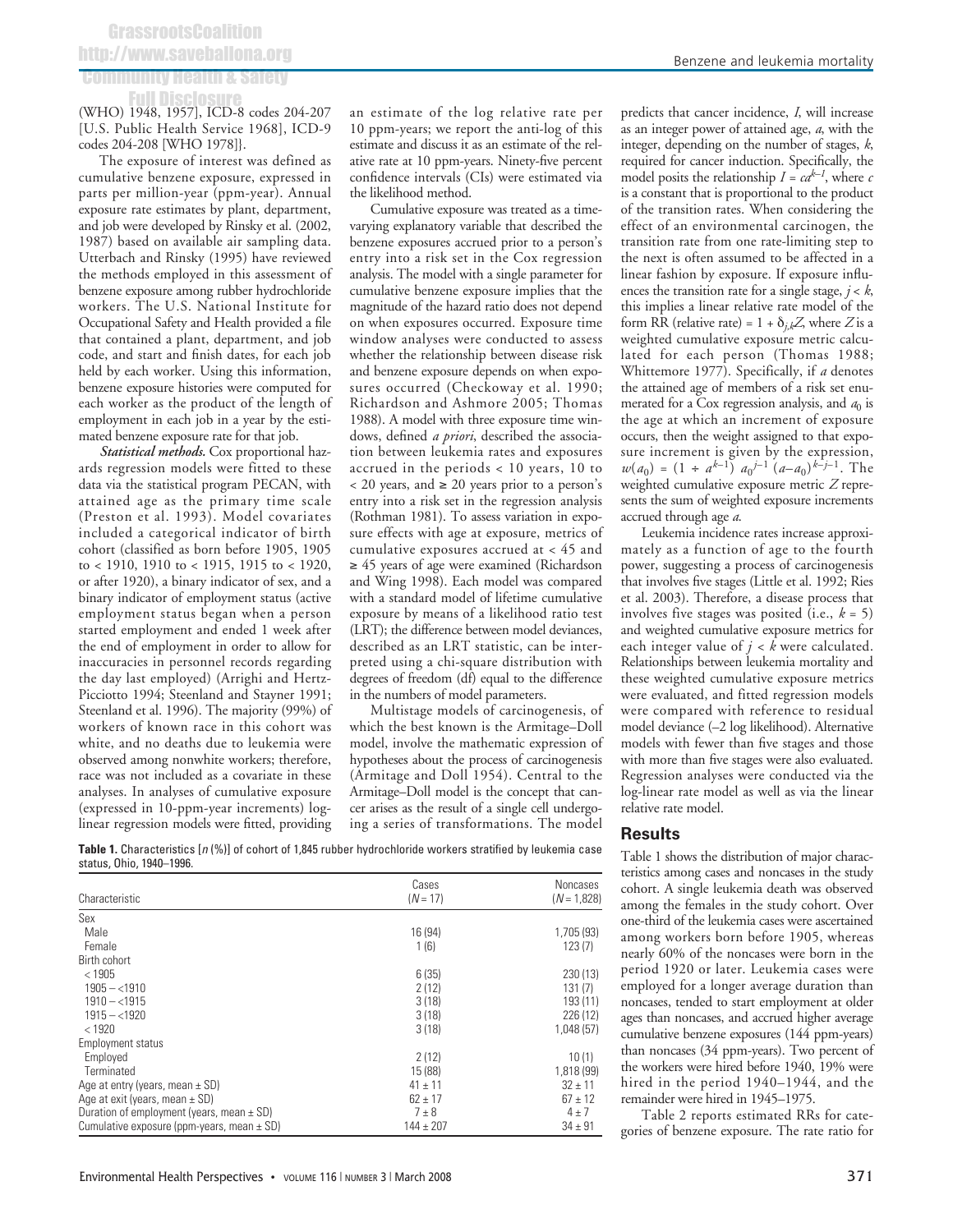# Richardson Saveballona.org GrassrootsCoalition

#### Community Health & Safety Full Disclosure

the contrast drawn between the categories 1 to < 50 ppm-years and < 1 ppm-year was below unity (Table 2). When considering contrasts drawn between 50 to < 250, 250 to < 500, and ≥ 500 ppm-years and < 1 ppm-year, the rate ratios were greater than unity and increased in magnitude with increasing cumulative exposure level, although the associated 95% CIs were relatively wide for each exposure category, reflecting the small numbers of leukemia cases observed within each category.

There was a positive trend in the leukemia mortality rate with cumulative benzene exposure (Table 3). Table 3 also describes the association between leukemia and cumulative benzene exposure accrued in the periods < 10 years, 10 to < 20 years, and ≥ 20 years prior. The largest magnitude of association was observed for benzene exposures accrued in the period < 10 years prior, whereas exposures received 10 to < 20 years previously exhibited a smaller, positive association with leukemia, and benzene exposures received ≥ 20 years prior showed no association with leukemia. A model with three exposure time windows provided a substantially better fit to these data than a lifetime cumulative exposure model (LRT = 13.2, 2 df, *p*-value = 0.001).

Table 4 reports the association between cumulative benzene exposures accrued at younger (< 45 years) and older ( $\geq 45$  years) ages and leukemia in the periods < 10 years, 10 to  $<$  20 years, and  $\geq$  20 years after exposure. When considering benzene exposures accrued at ≥ 45 years of age, there was a positive association with leukemia mortality in the period shortly after exposure (< 10 years after exposure); there was minimal evidence of association within the period  $\geq 10$  years after exposure. Benzene exposures accrued at younger ages exhibited little evidence of association with leukemia. The fit of this model with exposure time windows defined jointly by age at exposure and time since exposure was substantially better than the fit of a model for lifetime cumulative exposure (LRT = 16.9, 5 df,  $p$ -value = 0.005). Table 4 also reports estimates of the association between cumulative benzene exposures accrued at younger (< 45 years) and older (≥ 45 years) ages and leukemia, summarized over all periods of time since exposure. A model that included separate terms for two age-at-exposure time windows provided a slightly better fit to these data than the simpler, nested model that included a single parameter for cumulative benzene exposure accrued at all ages (LRT = 3.3, 1 df, *p*-value = 0.071).

The results reported in Tables 3 and 4 are minimally impacted by inclusion of birth cohort, sex, or employment status as covariates; none of the parameter estimates on which the reported effect measures were based changed by > 10% on exclusion of these covariates. The linear relative rate model provided an equivalent fit to these data for analyses of lifetime cumulative exposure; however, the log-linear model fitted these data better for the exposure time window analyses. The cut point defining younger versus older age at exposure was chosen to broadly partition the ages at which exposures occur; there was minimal impact on relative rate estimates of selecting alternative cut points of 40 years or 50 years (results not shown).

In contrast to the exposure time window analyses presented above, which impose a piecewise constant model to describe temporal variation in exposure effects, the Armitage– Doll model implies a smooth time-varying exposure weighting function that jointly describes age at exposure and latency effects. Residual model deviances were compared for models in which benzene exposure acted upon the first, second, third, or fourth stage of a fivestage disease process (Table 5). A model under which the transition rate for the fourth stage was affected by benzene exposure resulted in the lowest residual deviance and therefore provided the best fit to these data. Figure 1A illustrates how the estimated effect of benzene exposure varies with time since exposure; the figure illustrates the natural log of the estimated relative rate of leukemia per 10 ppm-years for those 65 years of age (i.e., typical of the ages at which leukemia deaths occurred in this population). Consistent with observations from our exposure time window analyses, the modeled effect was largest for exposures that occurred in the prior decade and diminished rapidly with time since exposure. Figure 1B illustrates how the estimated effect of benzene exposure varies with age at exposure. As observed via time window analyses, the exposure effect was much smaller for exposures accrued prior to 45 years of age; the estimated effect of benzene exposure increased with age at exposure > 45 years of age. Multistage models were also fitted using a linear relative rate model; a model in which the transition rate for the penultimate stage was affected by benzene exposure provided the best fit to these data (Table 5). Evaluation of alternative models with as few as three stages, or as many as 15 stages, led to similar conclusions

(see Supplemental Material online at http:// www.ehponline.org/docs/2008/10841/suppl. pdf); in all such models the best-fitting model is one in which benzene exposure acts at the penultimate stage.

#### **Discussion**

In the United States, the OSHA standard for benzene exposure is 1 ppm. The analyses in the present article suggest that accrual of benzene exposure at that level for a decade implies a modest increase in the relative rate of leukemia mortality, with the magnitude of the excess relative rate diminishing with time since exposure (Table 3). Because leukemia is a rare disease, this means that if a person is exposed to 1 ppm of benzene for a decade, it is still unlikely that they will develop leukemia. To understand the impact of benzene exposure on leukemia risk at a population level, however, the magnitude of the dose–response association and its variation over time must be accurately characterized. In this study population, the effect of benzene exposure on leukemia did not appear to persist indefinitely, but rather diminished with time since exposure. Of course, caution is warranted in drawing conclusions from an historical cohort study of a population in which working conditions differed substantially from those typical of contemporary work settings in the United States. Nonetheless, the findings of this historical cohort of U.S. workers may have substantial relevance for contemporary workers, both in the United States and abroad.

In prior analyses of this cohort, Crump (1994, 1996) investigated the hypothesis that the effect of benzene on leukemia risk diminishes with time since exposure by applying a set of time-dependent exposure weights with values informed *a priori* by latency patterns for leukemia after radiotherapy for ankylosing spondylitis. Crump reported that analyses using a simple metric of cumulative exposure fitted these data better than analyses using those exposure weights (Crump 1996). In the present paper, rather than assigning a set of

**Table 3.** Estimated relative rates (and associated 95% CIs) for leukemia mortality expressed as a trend with benzene exposure (10 ppm-years) and within time windows defined by time since exposure.

|                          | RR at 10 ppm-years (95% CI) |
|--------------------------|-----------------------------|
| Cumulative exposure      | $1.05(1.02 - 1.08)$         |
| Time since exposure      |                             |
| $<$ 10 years prior       | $1.19(1.10 - 1.29)$         |
| 10 to $<$ 20 years prior | $1.05(0.97 - 1.13)$         |
| $\geq$ 20 years prior    | $1.00(0.90 - 1.05)$         |
| Test of heterogeneity    |                             |
| LRT, 2 df <sup>a</sup>   | 13.1                        |
| p-Value                  | 0.001                       |
|                          |                             |

**Table 2.** Estimated association between cumulative exposure to benzene and leukemia mortality among rubber hydrochloride workers, Ohio, 1940–1996.

|              | Cumulative exposure to benzene (ppm-years) |                  |                 |                    |                     |
|--------------|--------------------------------------------|------------------|-----------------|--------------------|---------------------|
|              |                                            | 1 to $< 50$      | $50$ to $< 250$ | 250—500            | $\geq 500$          |
| RR (95% CI)  |                                            | $0.8(0.2 - 3.2)$ | $2.5(0.6-10.2)$ | $10.5(2.3 - 46.6)$ | $13.9(0.7 - 116.1)$ |
| Deaths (no.) |                                            |                  |                 |                    |                     |

**<sup>a</sup>** LRT comparing a model with terms for three exposure time windows to a model with one term for lifetime cumulative exposure.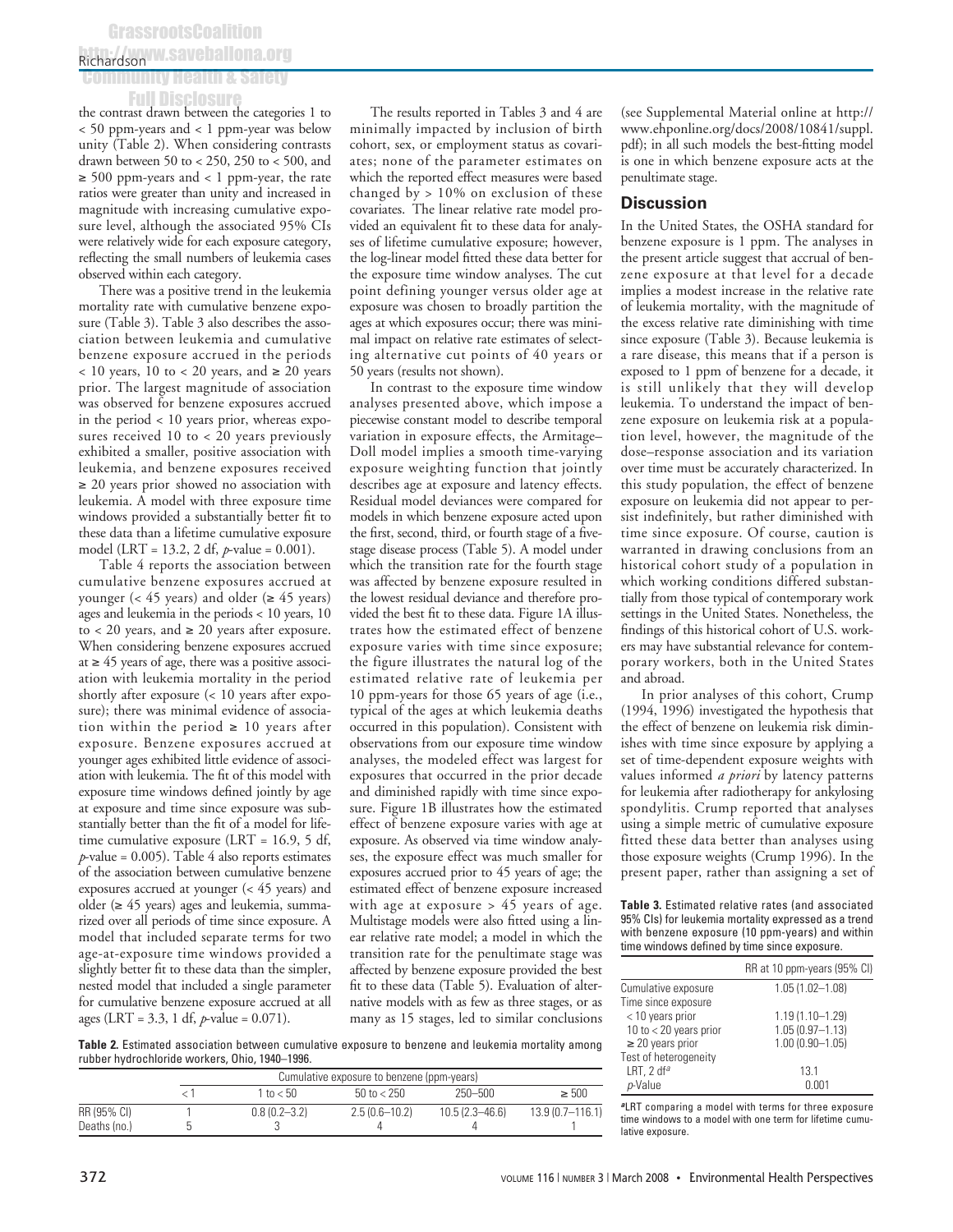## **GrassrootsCoalition** http://www.saveballona.org Community Health & Safety

exposure weights based on patterns observed in a study of radiation exposure effects, the method of exposure time–window analysis was used. The overall association between cumulative exposure and leukemia mortality (RR at 10 ppm-years = 1.05) is nearly identical to the estimate derived by Rinsky et al. (2002) via a log-linear Cox regression model; the evidence of heterogeneity of benzene exposure effects with time since exposure is consistent with previous observations reported by Silver et al. (2002) and Finkelstein (2000).

These findings suggest that the effect of benzene on leukemia mortality is jointly characterized as an effect of age at exposure and time since exposure. The temporal pattern is consistent with a multistage cancer model with benzene affecting a late stage in the induction of leukemia; the relative rate of leukemia per unit exposure increases with age at exposure and decreases with time since exposure (Thomas 1988). This conclusion is supported by analyses that involve fitting weighting expressions implied by the Armitage–Doll model. These weighted exposure metrics were evaluated via fittings of standard log-linear models as well as via fittings of linear relative rate models [the latter being the model form implied by the work of Whittemore (1977), whereas the former approach was consistent with the model form used in the exposure time–window analyses]. In these analyses a model with five stages was posited. Armitage and Doll intentionally used the word "stage" rather than mutation to allow for the possibility of nonmutational events leading to cancer induction (Doll 2004). They correctly maintained that the application of multistage models for cancer risk estimation offers a heuristic tool that allows an investigator to explore potentially complex dose-time–response patterns by imposing some relatively minor constraints based on biological expectations about the disease process. Although mutational events are clearly central to carcinogenesis, useful insights from these models may be obtained even if carcinogenesis is viewed more generally as resulting from a series of rate-limiting pathogenic events, with exposure influencing one or more transition rates (Hanahan and Weinberg 2000; Morrison 1979).

The validity of these findings depends, in part, on the validity of the benzene exposure estimates derived for this cohort. To the extent that the exposure measurement error conforms to a classical model, attenuation of the dose response would be expected. However, nonrandom measurement errors could lead to bias away from the null. Estimates of these historical benzene exposures used air monitoring results, which were relatively sparse for the early years of operation (Utterback and Rinsky 1995; Williams and Paustenbach 2003). In

theory, temporal variation in the magnitude of a benzene–leukemia association (e.g., diminished evidence of association with increasing time since exposure) could reflect increasing exposure misclassification for benzene exposure estimates for periods of employment further in the past. While it is difficult to assess such concerns, the observation in this cohort that the benzene–leukemia association diminished with time since exposure is consistent with patterns observed in other populations of benzeneexposed workers (Glass et al. 2004; Hayes et al. 1996), suggesting that the temporal patterns in this cohort are not simply an artifact of errors in exposure estimates.

Although the fitted models include a relatively small number of covariates, concerns about bias because of residual confounding are tempered by the fact that there are few leukemogens that are plausible strong confounders of the association under study. Cigarette smoking is a nonoccupational source of benzene exposure and could, in theory, confound our estimates of association between occupational benzene exposure and leukemia. However, given the relatively small

magnitude of association between smoking and leukemia mortality, high levels of correlation between occupational benzene exposure and smoking would be necessary to account for even modest dose–response trends for leukemia (Axelson and Steenland 1988; Siemiatycki et al. 1988).

The analyses in this article examined the broad category of all leukemia deaths. It is reasonable to posit that associations may vary in magnitude and temporal pattern by disease subtype. Although evaluation of heterogeneity in exposure–response analyses for different subtypes of leukemia is of interest because of small numbers of leukemia cases and the sparse information available from the death certificates, subtype-specific exposure– response analyses were not conducted. In addition, the use of mortality data in these analyses does not allow assessment of whether benzene exposure influences disease prognosis or incidence; therefore, it is possible that benzene exposures accrued proximate to death could influence mortality rates by reducing survival time rather than by increasing incidence rates. The relatively small number of

**Table 4.** Estimated association between leukemia mortality and cumulative exposure to benzene in exposure time windows cross-classified by age at exposure and time since exposure.

|                                                   | RR at 10 ppm-years (95% CI)                |                                            |
|---------------------------------------------------|--------------------------------------------|--------------------------------------------|
|                                                   | Accrued at $<$ 45 years of age             | Accrued at $\geq$ 45 years of age          |
| Cumulative exposure<br>Time since exposure        | $1.01(0.92 - 1.09)$                        | $1.11(1.04 - 1.17)$                        |
| $<$ 10 years prior                                | $0.78(ND-1.23)$                            | $1.22(1.11 - 1.32)$                        |
| 10 to $<$ 20 years prior<br>$\geq$ 20 years prior | $1.05(0.89 - 1.22)$<br>$1.01(0.90 - 1.09)$ | $1.03(0.92 - 1.13)$<br>$0.93(0.55 - 1.10)$ |

ND, not determined (the 95% confidence bound was not determined via the likelihood method). LRT comparing model with six exposure time windows to the cumulative exposure model = 16.9, 5 df, p-value = 0.005.

**Table 5.** Residual deviances from fitting of log-linear and linear RR regression models.

| Stage affected by benzene (j) | Log-linear rate model | Linear RR model |
|-------------------------------|-----------------------|-----------------|
|                               | 211.23                | 209.5           |
|                               | 209.76                | 206.9           |
|                               | 204.74                | 203.4           |
|                               | 193.60                | 200.1           |

Comparison of models in which a cumulative weighted benzene exposure metric was derived via a multistage model with five stages (i.e.,  $k = 5$ ), assuming a single stage, j, was affected by benzene exposure.



**Figure 1**. (A) Fitted time-varying exposure weighting function. Log relative rate (RR) of leukemia per 10 ppm-year benzene exposure by time since exposure for a person 65 years of age, rubber hydrochloride workers, Ohio, 1940–1996. (B). Fitted time-varying exposure weighting function. Log relative rate (RR) of leukemia per 10 ppm-year benzene exposure by age at exposure for a person 65 years of age, rubber hydrochloride workers, Ohio, 1940–1996.